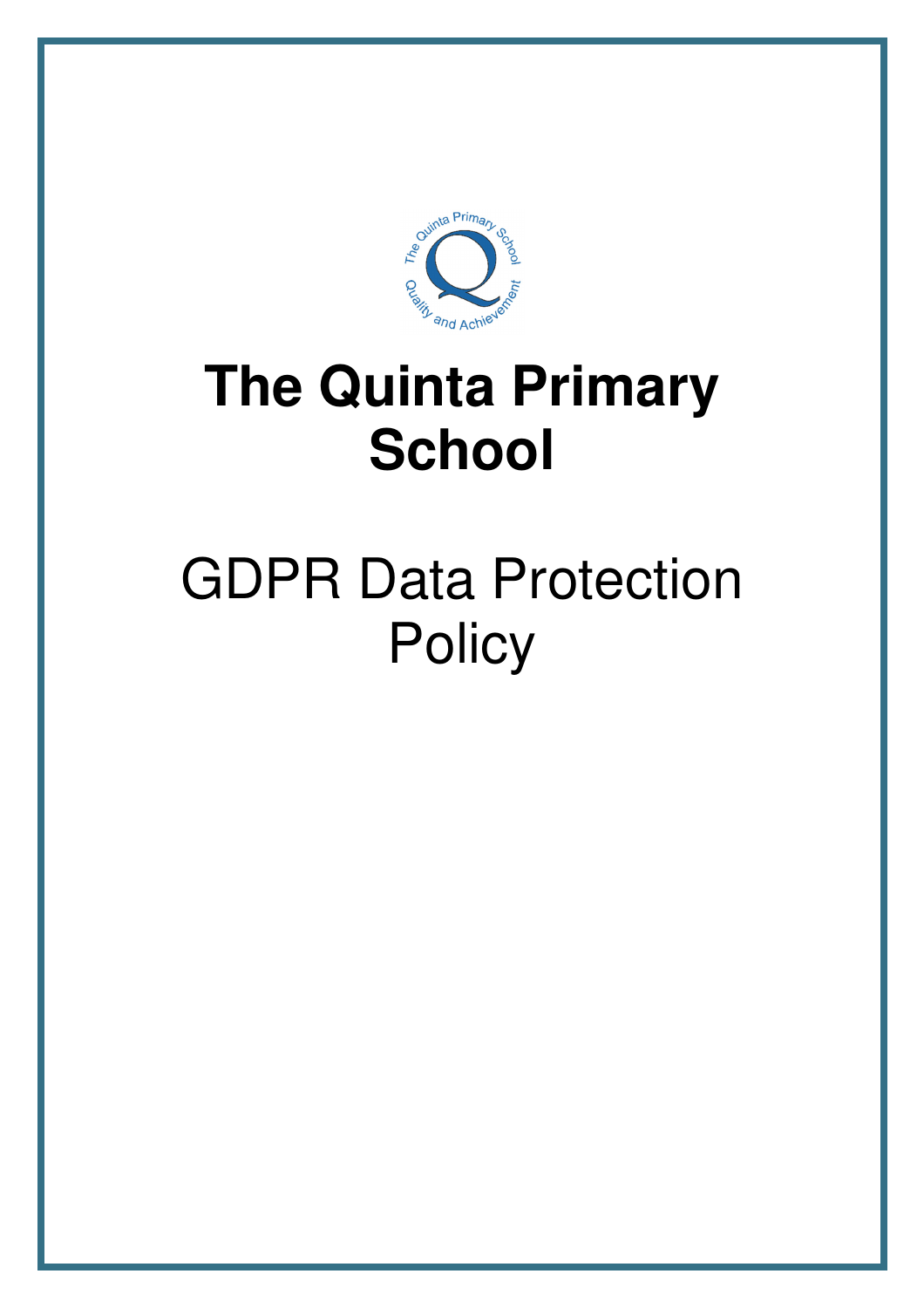## **Contents:**

#### Statement of intent

- 1. Legal framework
- 2. Applicable data<br>3. Principles
- 3. Principles<br>4. Accountal
- 4. Accountability<br>5. Data protectio
- 5. Data protection officer (DPO)<br>6. Lawful processing
- 6. **Lawful processing**<br>7. Consent
- **Consent**
- 8. The right to be informed<br>9. The right of access
- 9. The right of access<br>10. The right to rectifica
- The right to rectification
- 11. The right to erasure<br>12. The right to restrict p
- The right to restrict processing
- 13. The right to data portability
- 14. The right to object
- 15. Automated decision making and profiling<br>16. Privacy by design default and privacy imp
- 16. Privacy by design default and privacy impact assessments<br>17. Data breaches
- Data breaches
- 18. Data security
- 19. Publication of information<br>20. CCTV and photography
- CCTV and photography
- 21. Data retention<br>22. DBS data
- 22. **DBS data**<br>23. Policy rev
- Policy review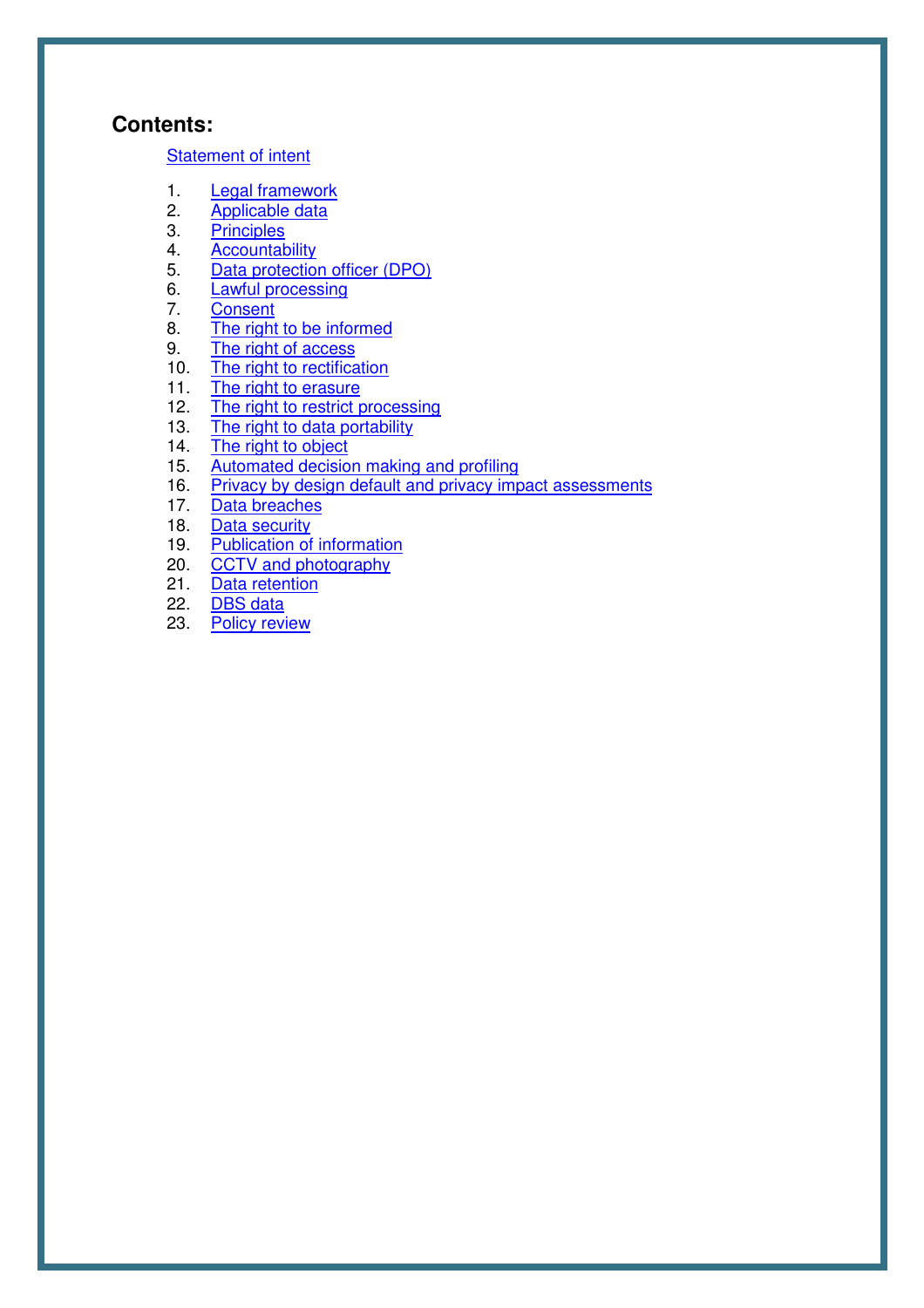# **Statement of intent**

The Quinta Primary school is required to keep and process certain information about its staff members and pupils in accordance with its legal obligations under the General Data Protection Regulation (GDPR).

The school may from time to time, be required to share personal information about its staff or pupils with other organisations, mainly the LA, other schools and educational bodies, and potentially children's services.

This policy is in place to ensure all staff and governors are aware of their responsibilities and outlines how the school complies with the following core principles of the GDPR.

Organisational methods for keeping data secure are imperative, and The Quinta Primary School believes that it is good practice to keep clear practical policies, backed up by written procedures.

This policy complies with the requirements set out in the GDPR, which came into effect on 25 May 2018.

Signed by:

Headteacher Date:

Chair of governors Date: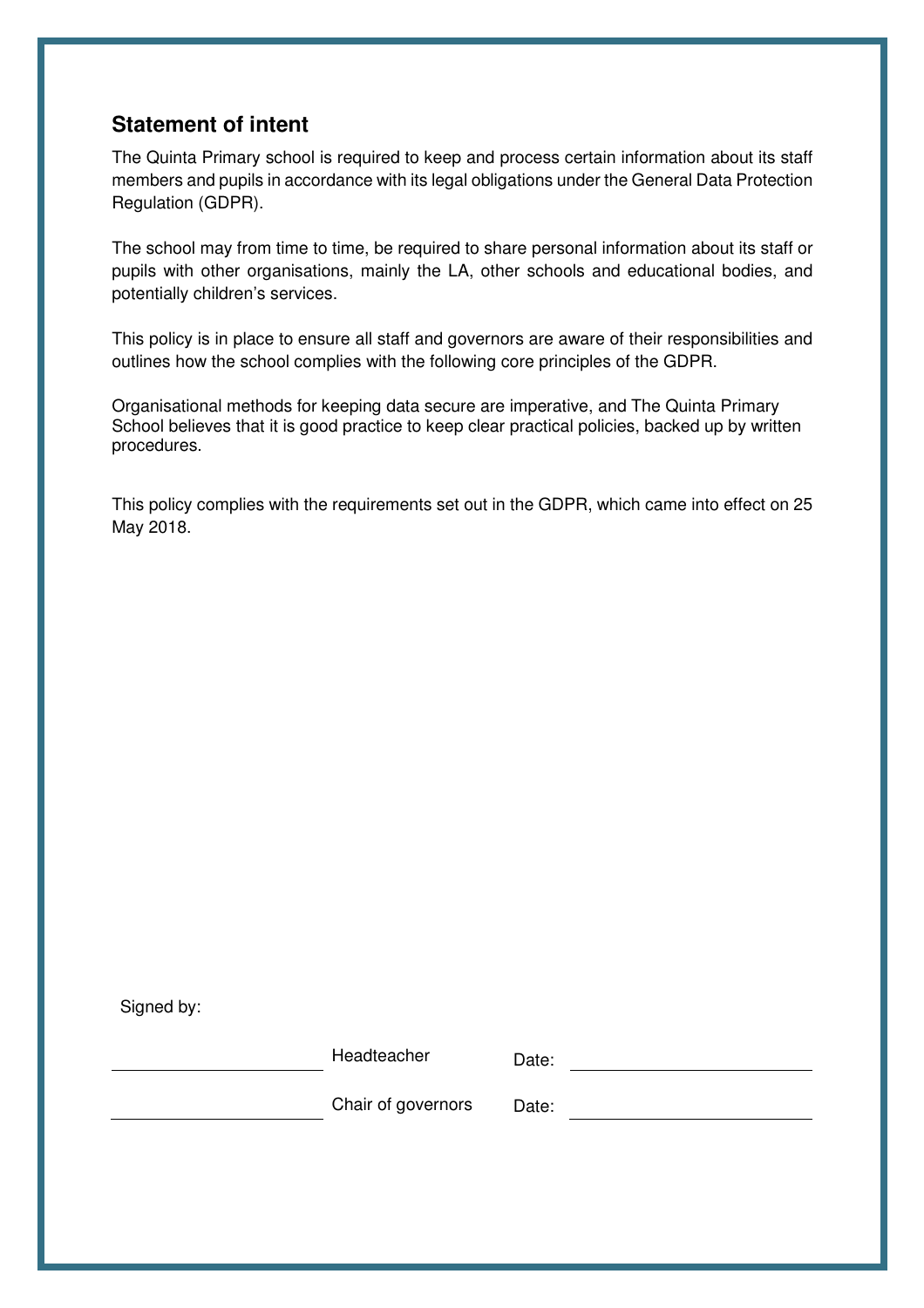# **1. Legal framework**

- 1.1. This policy has due regard to legislation, including, but not limited to the following:
	- The General Data Protection Regulation (UK GDPR)
	- The Freedom of Information Act 2000
	- The Education (Pupil Information) (England) Regulations 2005 (as amended in 2018)
	- The Freedom of Information and Data Protection (Appropriate Limit and Fees) Regulations 2004
	- The School Standards and Framework Act 1998
	- Data Protection Act 2018
	- Protection of Freedoms Act
- 1.2. This policy will also have regard to the following guidance:
	- Information Commissioner's Office (2021) Guide to the UK General Data Protection Regulation (UK GDPR)
	- DFE (2018) Data Protection Toolkit for schools
	- ICO (2012) IT asset disposal for organisations
- 1.3. This policy will be implemented in conjunction with the following other school policies:
	- Photography and Videos at School Policy
	- Data and E-security Breach Prevention and Management Plan
	- Freedom of Information Policy and Model Publication Scheme
	- Surveillance and CCTV Policy
	- Child Protection and Safeguarding Policy
	- Data Handling Procedures Policy
	- Records Management Policy

# **2. Applicable data**

2.1. For the purpose of this policy, **'**personal data' refers to information that relates to an identifiable, living individual, including information such as an online identifier, e.g. an IP address. The UK GDPR applies to both automated personal data and to manual filing systems, where personal data is accessible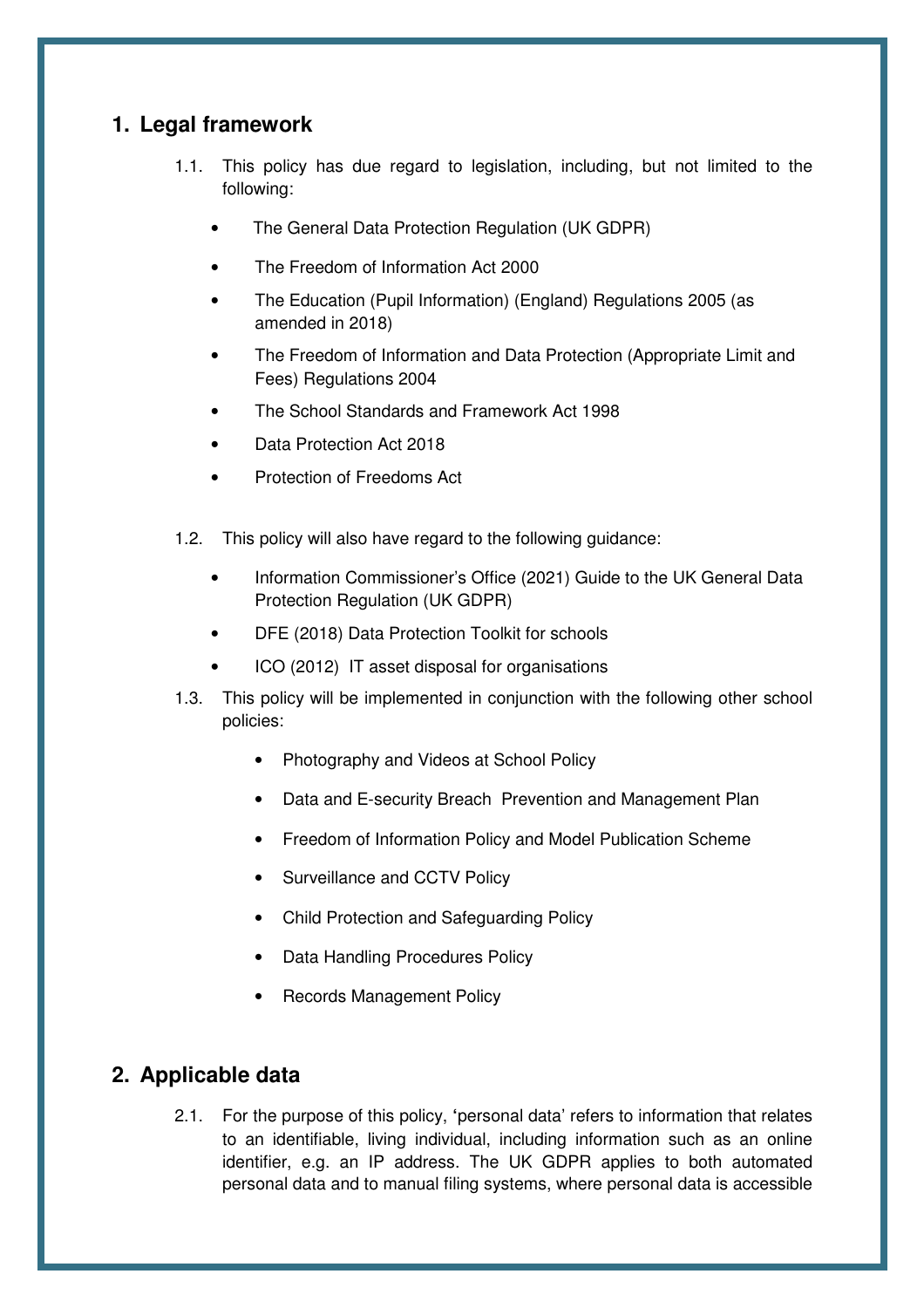according to specific criteria, as well as to chronologically ordered data and pseudonymised data, e.g. key-coded.

2.2. 'Sensitive personal' data is referred to in the UK GDPR as 'special categories of personal data', and is defined as:

Genetic Data

Biometric Data

Data concerning health

Data concerning a person's sex life

Data concerning a person's sexual orientation

Personal Data which reveals: Racial or ethnic origin

Political opinions

Religious or philosophical beliefs

Trade Union membership

**Principles** 

'Sensitive personal data' does not include data about criminal allegations, proceedings or convictions. In the case of criminal offence data, schools are only able to process this if it is either:

- Under the control of official authority; or
- Authorised by domestic law.

The latter point can only be used if the conditions of the reason for storing and requiring the data fall into one of the conditions below:

• The processing is necessary for the purposes of performing or exercising obligations or rights which are imposed or conferred by law on the controller of the data subject in connection with employment, social security, social protection, health or social care purposes, public health and research.

# **3. Principles**

- 3.1. In accordance with the requirements outlined in the UK GDPR, personal data will be:
	- Processed lawfully, fairly and in a transparent manner in relation to individuals.
	- Collected for specified, explicit and legitimate purposes and not further processed in a manner that is incompatible with those purposes; further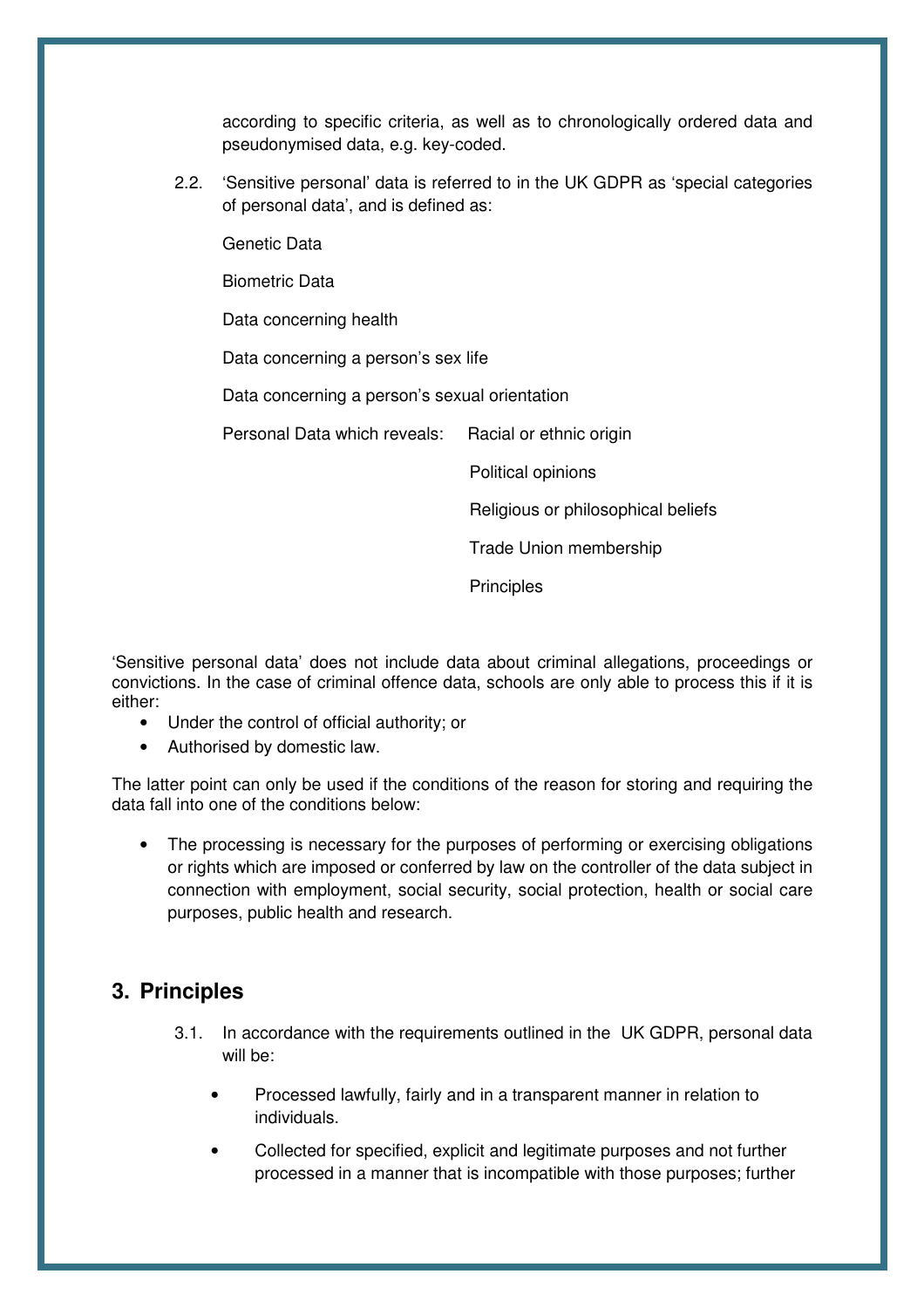processing for archiving purposes in the public interest, scientific or historical research purposes or statistical purposes shall not be considered to be incompatible with the initial purposes.

- Adequate, relevant and limited to what is necessary in relation to the purposes for which they are processed.
- Accurate and, where necessary, kept up-to-date; every reasonable step must be taken to ensure that personal data that are inaccurate, having
- regard to the purposes for which they are processed, are erased or rectified without delay.
- Kept in a form which permits identification of data subjects for no longer than is necessary for the purposes for which the personal data are processed; personal data may be stored for longer periods, insofar as the personal data will be processed solely for archiving purposes in the public interest, scientific or historical research purposes or statistical purposes, subject to implementation of the appropriate technical and organisational measures required by the GDPR in order to safeguard the rights and freedoms of individuals.
- Processed in a manner that ensures appropriate security of the personal data, including protection against unauthorised or unlawful processing and against accidental loss, destruction or damage, using appropriate technical or organisational measures.
- 3.2. The UK GDPR also requires that "the controller shall be responsible for, and able to demonstrate, compliance with the principles".

## **4. Accountability**

- 4.1. The Quinta Primary school will implement appropriate technical and organisational measures to demonstrate that data is processed in line with the principles set out in the UK GDPR.
- 4.2. The school will provide comprehensive, clear and transparent privacy policies.
- 4.3. Records of activities relating to higher risk processing will be maintained, such as the processing of activities that are not occasional, could result in the risk to the rights and freedoms of individuals and special categories data or that in relation to criminal convictions and offences.
- 4.4. Internal records of processing activities will include the following:
	- Name and details of the organisation
	- Purpose(s) of the processing
	- Description of the categories of individuals and personal data
	- Retention schedules
	- Categories of recipients of personal data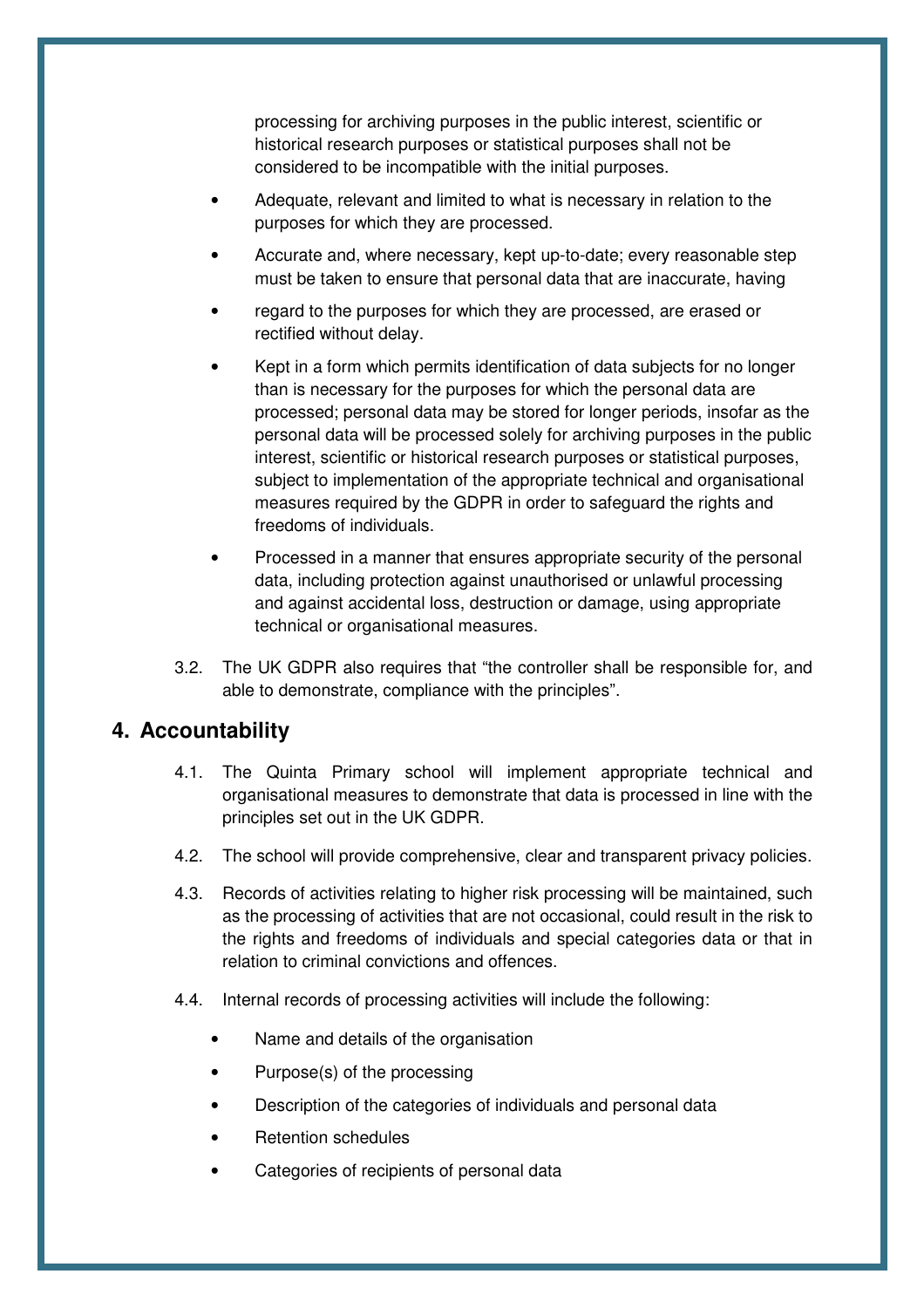- Description of technical and organisational security measures
- Details of transfers to third countries, including documentation of the transfer mechanism safeguards in place
- 4.5. The school will implement measures that meet the principles of data protection by design and data protection by default, such as:
	- Data minimisation.
	- Pseudonymisation.
	- Transparency.
	- Allowing individuals to monitor processing.
	- Continuously creating and improving security features.
- 4.6. Data protection impact assessments will be used, where appropriate.

# **5. Data protection officer (DPO)**

Schools are required to appoint a DPO who will be the central point of contact

for all data subjects and others in relation to matters of data protection.

- 5.1. A DPO will be appointed in order to:
	- Inform and advise the school and its employees about their obligations to comply with the UK GDPR and other data protection laws.
	- Monitor the school's compliance with the UK GDPR and other laws, including managing internal data protection activities, advising on data protection impact assessments, conducting internal audits, and providing the required training to staff members.
	- Cooperate with the ICO and act as the first point of contact for the ICO and for individuals whose data is being processed.
- 5.2. An existing employee will be appointed to the role of DPO provided that their duties are compatible with the duties of the DPO and do not lead to a conflict of interests.
- 5.3. The individual appointed as DPO will have professional experience and knowledge of data protection law, particularly that in relation to schools.
- 5.4. The DPO will report to the highest level of management at the school, which is the headteacher.
- 5.5. The DPO will operate independently and will not be dismissed or penalised for performing their task.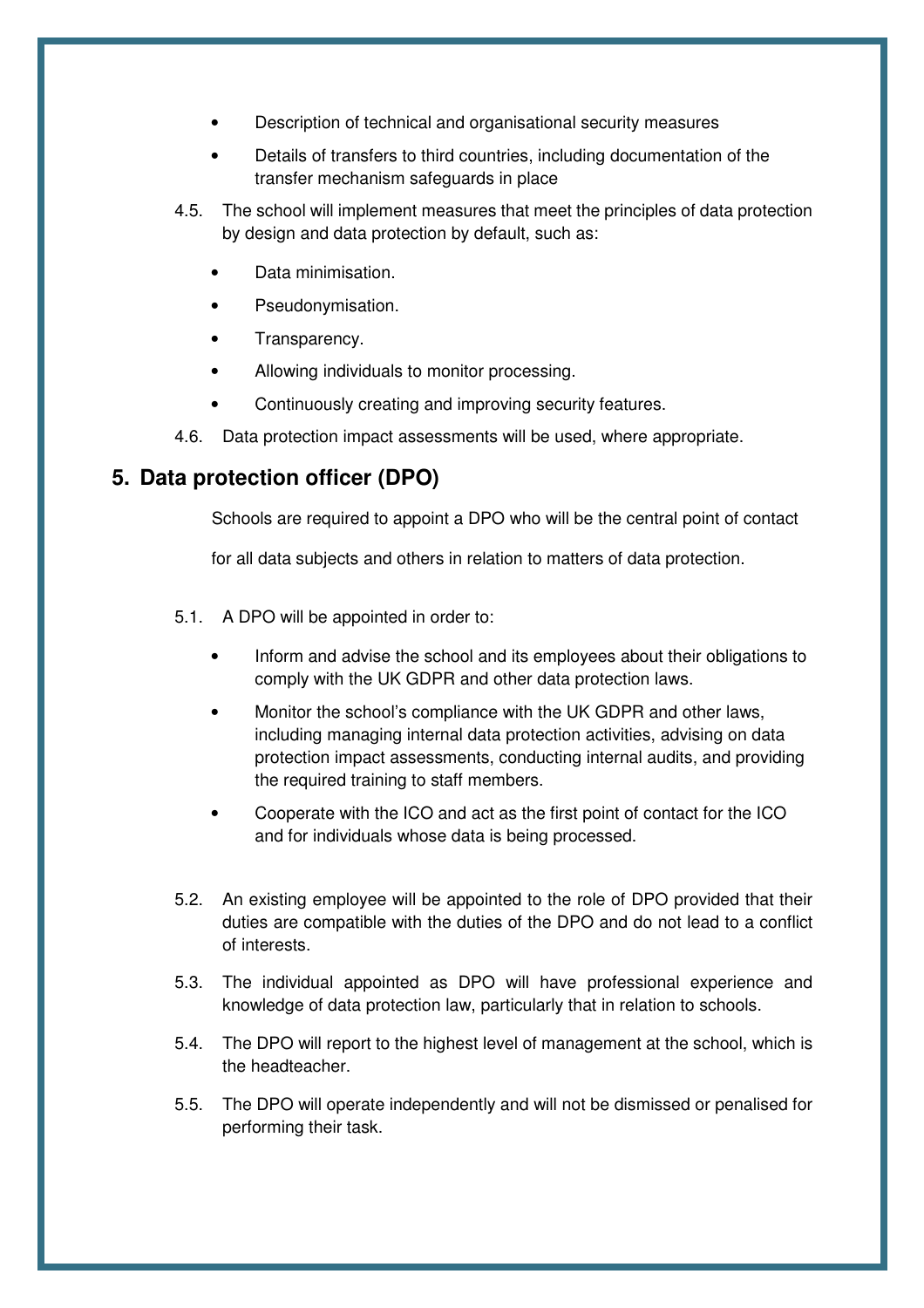5.6. Sufficient resources will be provided to the DPO to enable them to meet their GDPR obligations.

The DPO is responsible for:

- Coordinating a proactive and preventative approach to data protection.
- Calculating and evaluating the risks associated with the school's data processing.
- Having regard to the nature, scope, context, and purposes of all data processing.
- Prioritising and focussing on more risky activities, e.g. where special category data is being processed.
- Promoting a culture of privacy awareness throughout the school community.
- Carrying out ad hoc reviews of data practices to ensure staff understand and are acting in accordance with relevant data protection laws.

The individual appointed as DPO will have professional experience and be highly knowledgeable about data protection law, particularly that in relation to schools. An existing employee will be appointed to the role of DPO provided that their duties are compatible with the duties of the DPO and do not lead to a conflict of interests.

The DPO will operate independently and will not be dismissed or penalised for performing their duties. Sufficient resources and appropriate access will be provided to the DPO to enable them to meet their UK GDPR obligations.

The DPO will report to the highest level of management at the school, which is the governing board.

Staff will ensure that they involve the DPO in all data protection matters closely and in a timely manner.

# **6. Lawful processing**

- 6.1. The legal basis for processing data will be identified and documented prior to data being processed.
- 6.2. Under the UK GDPR, data will be lawfully processed under the following conditions:
	- The consent of the data subject has been obtained.
	- Processing is necessary for:
		- Compliance with a legal obligation.
		- The performance of a task carried out in the public interest or in the exercise of official authority vested in the controller.
		- For the performance of a contract with the data subject or to take steps to enter into a contract.
		- Protecting the vital interests of a data subject or another person.
		- For the purposes of legitimate interests pursued by the controller or a third party, except where such interests are overridden by the interests, rights or freedoms of the data subject. (This condition is not available to processing undertaken by the school in the performance of its tasks.)
- 6.3. Sensitive data will only be processed under the following conditions: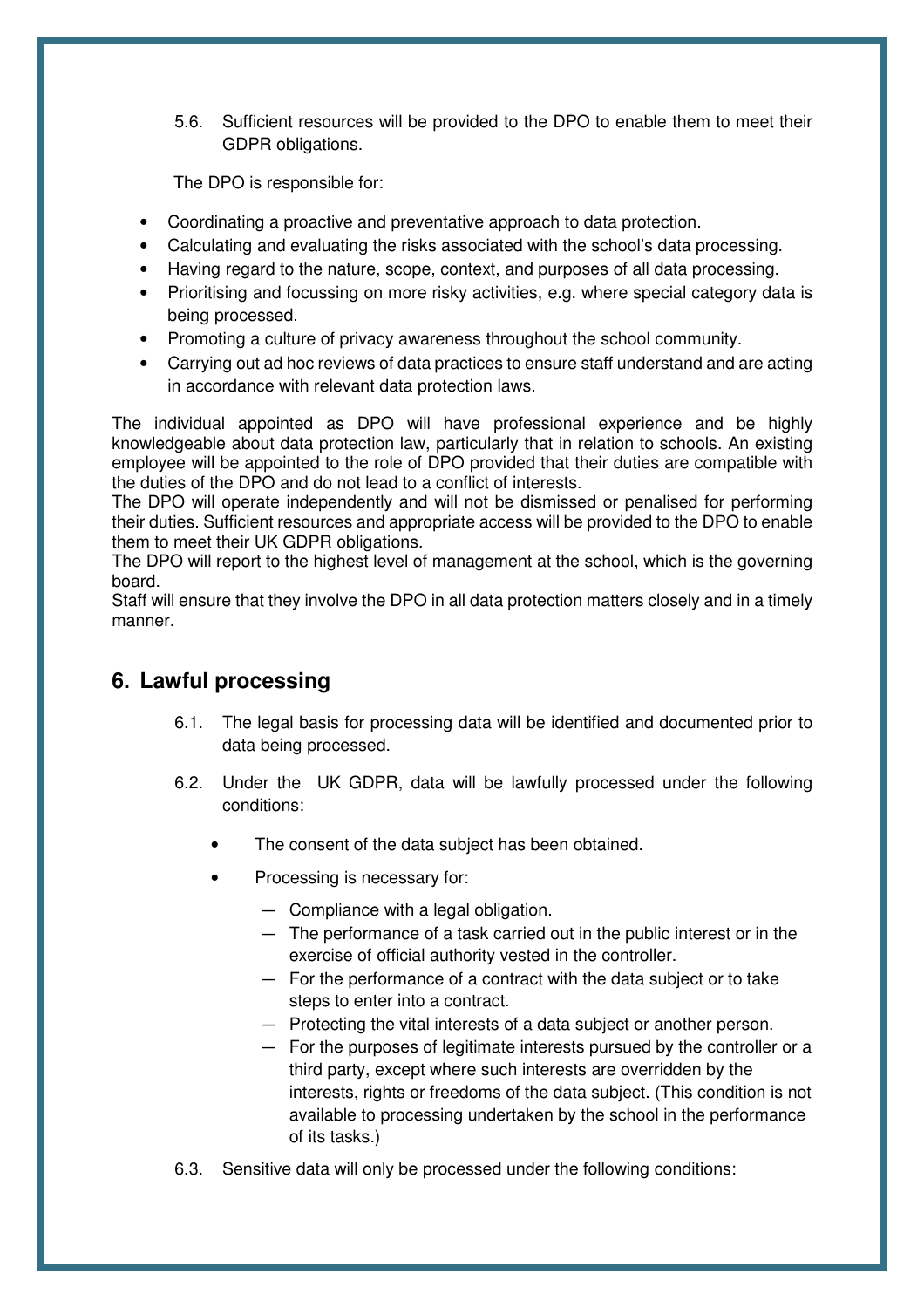- Explicit consent of the data subject.
- Processing carried out by a not-for-profit body with a political, philosophical, religious or trade union aim provided the processing relates only to members or former members (or those who have regular contact with it in connection with those purposes) and provided there is no disclosure to a third party without consent.
- Processing relates to personal data manifestly made public by the data subject.
- Processing is necessary for:
	- Carrying out obligations under employment, social security or social protection law, or a collective agreement.
	- Protecting the vital interests of a data subject or another individual where the data subject is physically or legally incapable of giving consent.
	- The establishment, exercise or defence of legal claims or where courts are acting in their judicial capacity.
	- Reasons of substantial public interest with a basis in law which is proportionate to the aim pursued and which contains appropriate safeguards.
	- The purposes of preventative or occupational medicine, for assessing the working capacity of the employee, medical diagnosis, the provision of health or social care or treatment or management of health or social care systems and services with a basis in law.
	- Reasons of public interest in the area of public health, such as protecting against serious cross-border threats to health or ensuring high standards of healthcare and of medicinal products or medical devices.
	- Archiving purposes in the public interest, or scientific and historical research purposes or statistical purposes in accordance with a basis in law.
- When none of the above apply, consent will be obtained by the data subject to the processing of their special category personal data.

For personal data to be processed fairly, data subjects must be made aware:

- That the personal data is being processed.
- Why the personal data is being processed.
- What the lawful basis is for that processing.
- Whether the personal data will be shared, and if so, with whom.
- The existence of the data subject's rights in relation to the processing of that personal data.
- The right of the data subject to raise a complaint with the ICO in relation to any processing.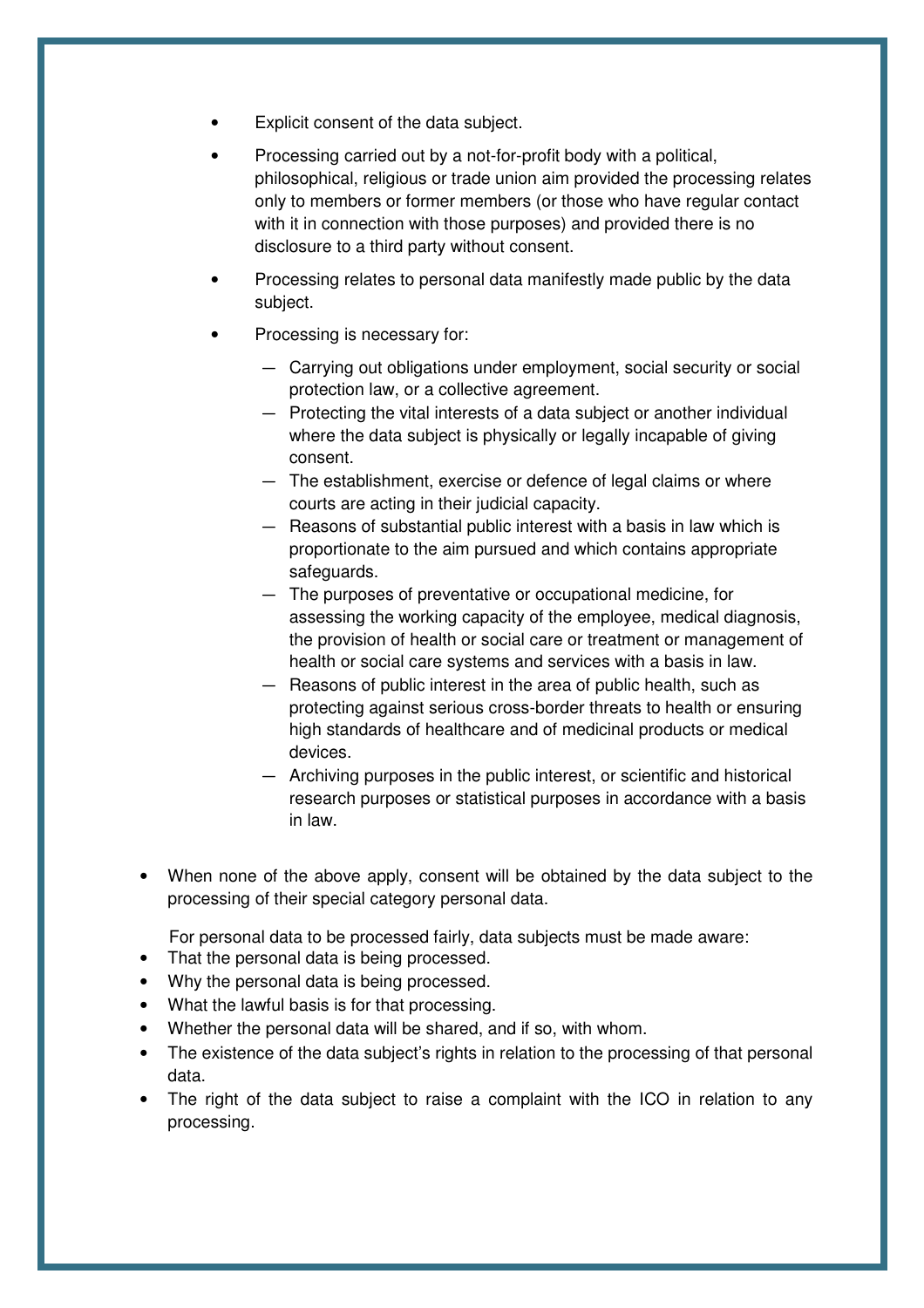There may be circumstances where it is considered necessary to process personal data or special category personal data in order to protect the vital interests of a data subject. This may include medical emergencies where it is not possible for the data subject to give consent to the processing. In such circumstances, the DPO will be consulted and a decision made only after seeking further clarification.

Where the school relies on:

- 'Performance of contract' to process a child's data, the school considers the child's competence to understand what they are agreeing to, and to enter into a contract.
- 'Legitimate interests' to process a child's data, the school takes responsibility for identifying the risks and consequences of the processing, and puts age-appropriate safeguards in place.
- Consent to process a child's data, the school ensures that the requirements outlined in section 7 are met, and the school does not exploit any imbalance of power in the relationship between the school and the child.

# **7. Consent**

- 7.1. Consent must be a positive indication. It cannot be inferred from silence, inactivity or pre-ticked boxes.
- 7.2. Consent will only be accepted where it is freely given, specific, informed and an unambiguous indication of the individual's wishes.
- 7.3. Where consent is given, a record will be kept documenting how and when consent was given.
- 7.4. The school ensures that consent mechanisms meet the standards of the UK GDPR. Where the standard of consent cannot be met, an alternative legal basis for processing the data must be found, or the processing must cease.
- 7.5. Consent accepted under the DPA will be reviewed to ensure it meets the standards of the UK GDPR; however, acceptable consent obtained under the DPA will not be reobtained.

When pupils and staff join the school, the staff member or pupil (or, where appropriate, pupil's parent) will be required to complete a consent form for personal data use. This consent form deals with the taking and use of photographs and videos, amongst other things. Where appropriate, third parties may also be required to compete a consent form.

- 7.6. Consent can be withdrawn from the individual at any time.
- 7.7. Where the school opts to provide an online service directly to a child, the child is aged 13 or over, and the consent meets the requirements outlined above, the school obtains consent directly from that child; otherwise, consent is obtained from whoever holds parental responsibility for the child, except where the processing is related to preventative or counselling services offered directly to children. In all other instances with regards to obtaining consent, an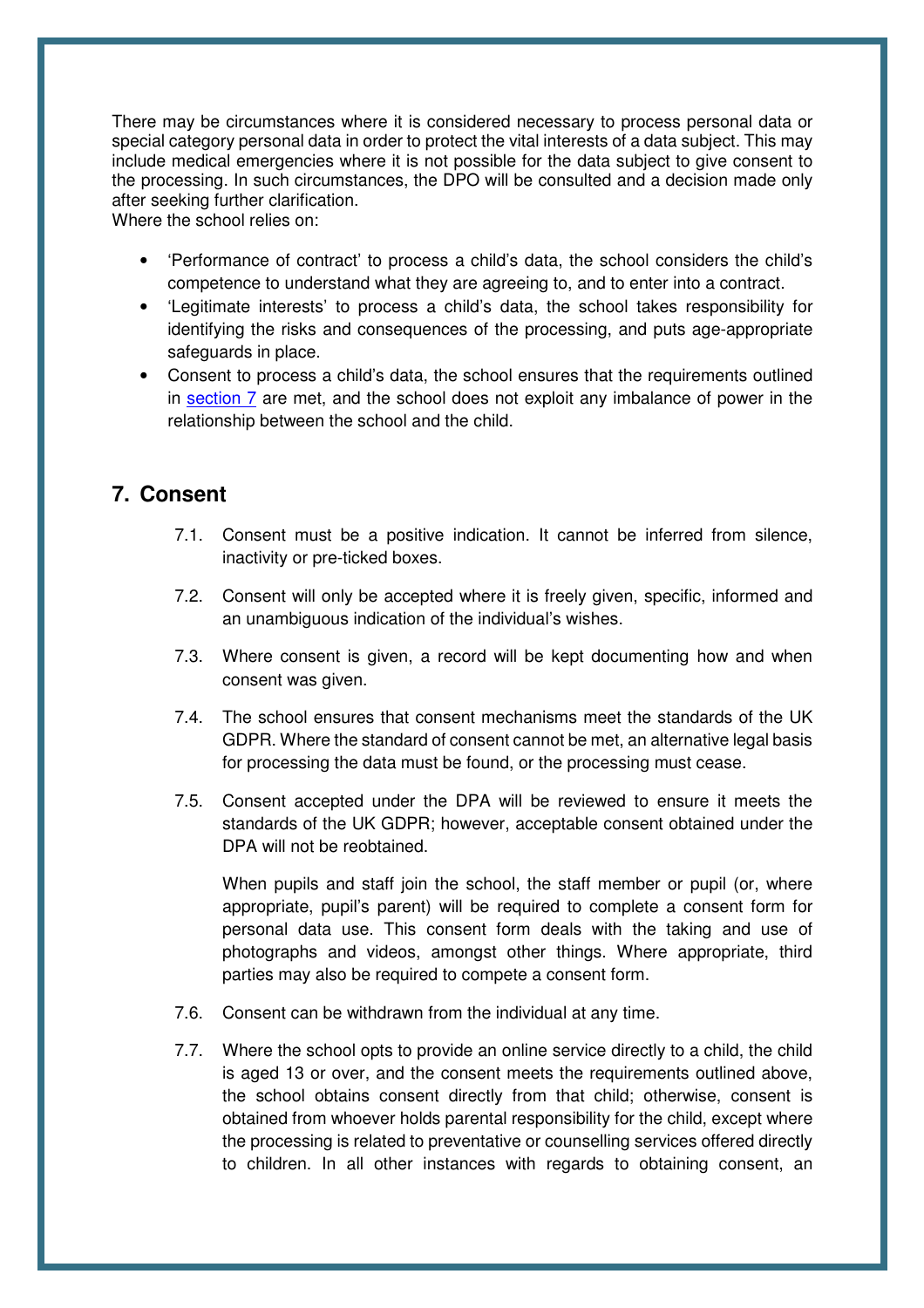appropriate age of consent is considered by the school on a case-by-case basis, taking into account the requirements outlined above.

# **8. The right to be informed**

- 8.1. The privacy notice supplied to individuals in regards to the processing of their personal data will be written in clear, plain language which is concise, transparent, easily accessible and free of charge.
- 8.2. If services are offered directly to a child, the school will ensure that the privacy notice is written in a clear, plain manner that the child will understand.
- 8.3. In relation to data obtained both directly from the data subject and not obtained directly from the data subject, the following information will be supplied within the privacy notice:
	- The identity and contact details of the controller (and where applicable, the controller's representative) and the DPO.
	- The purpose of, and the legal basis for, processing the data.
	- The legitimate interests of the controller or third party.
	- Any recipient or categories of recipients of the personal data.
	- Details of transfers to third countries and the safeguards in place.
	- The retention period of criteria used to determine the retention period.
	- The existence of the data subject's rights, including the right to:
		- Withdraw consent at any time.
		- Lodge a complaint with a supervisory authority.
	- The existence of automated decision making, including profiling, how decisions are made, the significance of the process and the consequences.
- 8.4. Where data is obtained directly from the data subject, information regarding whether the provision of personal data is part of a statutory or contractual requirement, as well as any possible consequences of failing to provide the personal data, will be provided.
- 8.5. Where data is not obtained directly from the data subject, information regarding the categories of personal data that the school holds, the source that the personal data originates from and whether it came from publicly accessible sources, will be provided.
- 8.6. For data obtained directly from the data subject, this information will be supplied at the time the data is obtained.
- 8.7. In relation to data that is not obtained directly from the data subject, this information will be supplied:
	- Within one month of having obtained the data.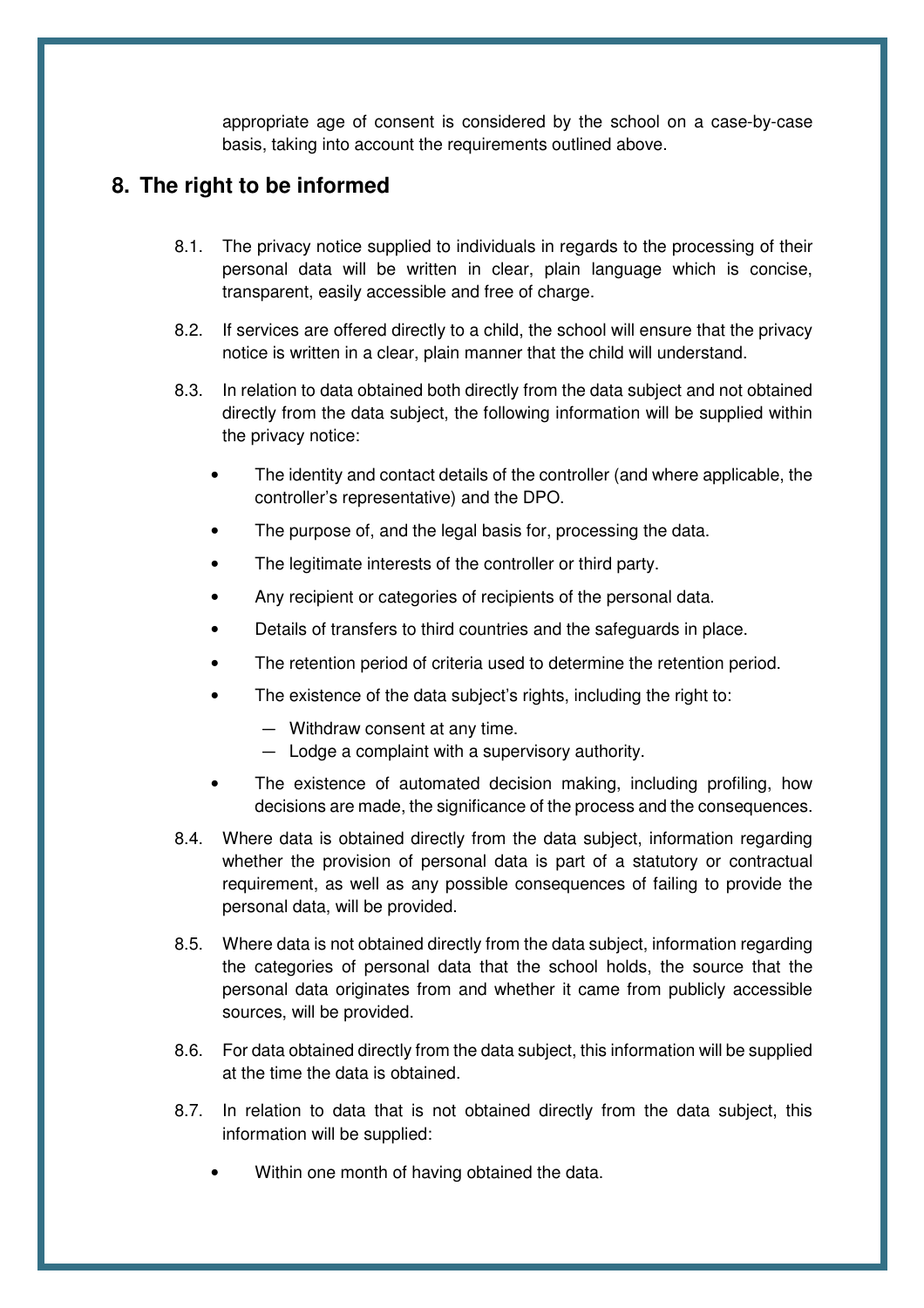- If disclosure to another recipient is envisaged, at the latest, before the data are disclosed.
- If the data are used to communicate with the individual, at the latest, when the first communication takes place.

## **9. The right of access**

- 9.1. Individuals have the right to obtain confirmation that their data is being processed.
- 9.2. Individuals have the right to submit a subject access request (SAR) to gain access to their personal data in order to verify the lawfulness of the processing.
- 9.3. The school will verify the identity of the person making the request before any information is supplied.
- 9.4. A copy of the information will be supplied to the individual free of charge; however, the school may impose a 'reasonable fee' to comply with requests for further copies of the same information.
- 9.5. Where a SAR has been made electronically, the information will be provided in a commonly used electronic format.
- 9.6. Where a request is manifestly unfounded, excessive or repetitive, a reasonable fee will be charged.
- 9.7. All fees will be based on the administrative cost of providing the information.
- 9.8. All requests will be responded to without delay and at the latest, within one month of receipt.
- 9.9. In the event of numerous or complex requests, the period of compliance will be extended by a further two months. The individual will be informed of this extension, and will receive an explanation of why the extension is necessary, within one month of the receipt of the request.
- 9.10. Where a request is manifestly unfounded or excessive, the school holds the right to refuse to respond to the request. The individual will be informed of this decision and the reasoning behind it, as well as their right to complain to the supervisory authority and to a judicial remedy, within one month of the refusal.
- 9.11. In the event that a large quantity of information is being processed about an individual, the school will ask the individual to specify the information the request is in relation to.

# **10. The right to rectification**

- 10.1. Individuals are entitled to have any inaccurate or incomplete personal data rectified.
- 10.2. Where the personal data in question has been disclosed to third parties, the school will inform them of the rectification where possible.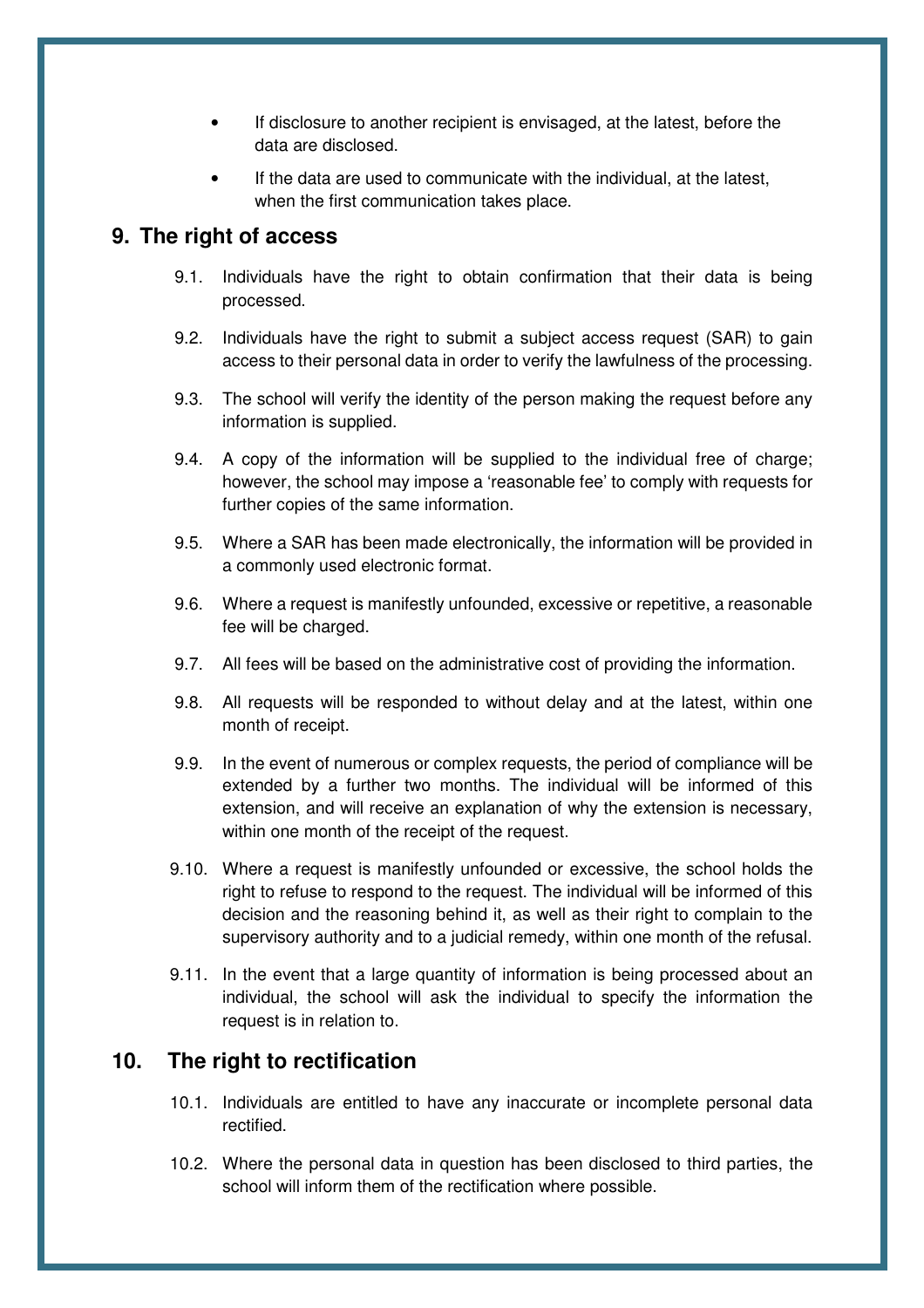- 10.3. Where appropriate, the school will inform the individual about the third parties that the data has been disclosed to.
- 10.4. Requests for rectification will be responded to within one month; this will be extended by two months where the request for rectification is complex.
- 10.5. Where no action is being taken in response to a request for rectification, the school will explain the reason for this to the individual, and will inform them of their right to complain to the supervisory authority and to a judicial remedy.

### **11. The right to erasure**

- 11.1. Individuals hold the right to request the deletion or removal of personal data where there is no compelling reason for its continued processing.
- 11.2. Individuals have the right to erasure in the following circumstances:
	- Where the personal data is no longer necessary in relation to the purpose for which it was originally collected/processed
	- When the individual withdraws their consent
	- When the individual objects to the processing and there is no overriding legitimate interest for continuing the processing
	- The personal data was unlawfully processed
	- The personal data is required to be erased in order to comply with a legal obligation
	- The personal data is processed in relation to the offer of information society services to a child
- 11.3. The school has the right to refuse a request for erasure where the personal data is being processed for the following reasons:
	- To exercise the right of freedom of expression and information
	- To comply with a legal obligation for the performance of a public interest task or exercise of official authority
	- For public health purposes in the public interest
	- For archiving purposes in the public interest, scientific research, historical research or statistical purposes
	- The exercise or defence of legal claims
- 11.4. As a child may not fully understand the risks involved in the processing of data when consent is obtained, special attention will be given to existing situations where a child has given consent to processing and they later request erasure of the data, regardless of age at the time of the request.
- 11.5. Where personal data has been disclosed to third parties, they will be informed about the erasure of the personal data, unless it is impossible or involves disproportionate effort to do so.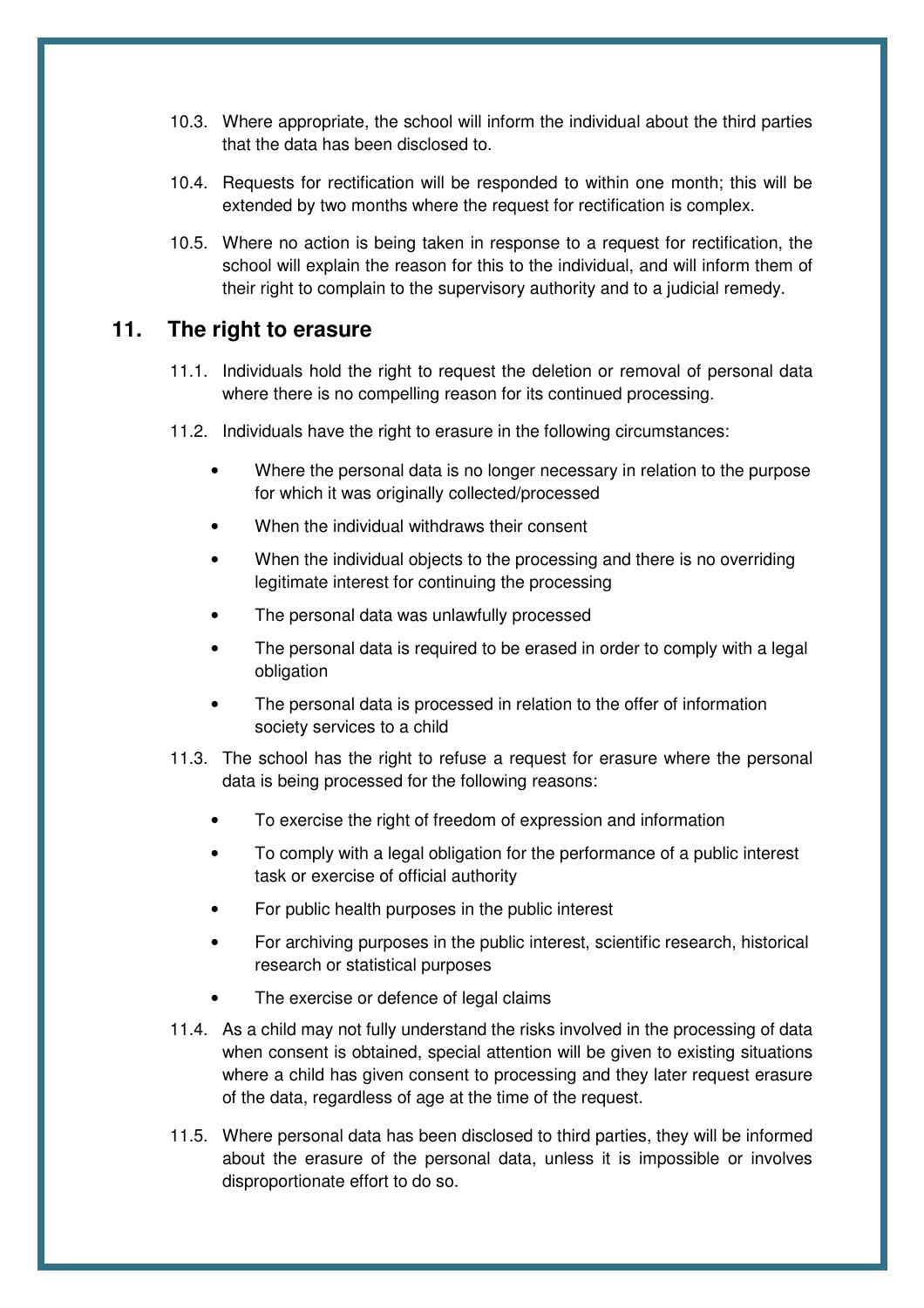11.6. Where personal data has been made public within an online environment, the school will inform other organisations who process the personal data to erase links to and copies of the personal data in question.

# **12. The right to restrict processing**

- 12.1. Individuals have the right to block or suppress the school's processing of personal data.
- 12.2. In the event that processing is restricted, the school will store the personal data, but not further process it, guaranteeing that just enough information about the individual has been retained to ensure that the restriction is respected in future.
- 12.3. The school will restrict the processing of personal data in the following circumstances:
	- Where an individual contests the accuracy of the personal data, processing will be restricted until the school has verified the accuracy of the data
	- Where an individual has objected to the processing and the school is considering whether their legitimate grounds override those of the individual
	- Where processing is unlawful and the individual opposes erasure and requests restriction instead
	- Where the school no longer needs the personal data but the individual requires the data to establish, exercise or defend a legal claim
- 12.4. If the personal data in question has been disclosed to third parties, the school will inform them about the restriction on the processing of the personal data, unless it is impossible or involves disproportionate effort to do so.
- 12.5. The school will inform individuals when a restriction on processing has been lifted.

# **13. The right to data portability**

- 13.1. Individuals have the right to obtain and reuse their personal data for their own purposes across different services.
- 13.2. Personal data can be easily moved, copied or transferred from one IT environment to another in a safe and secure manner, without hindrance to usability.
- 13.3. The right to data portability only applies in the following cases:
	- To personal data that an individual has provided to a controller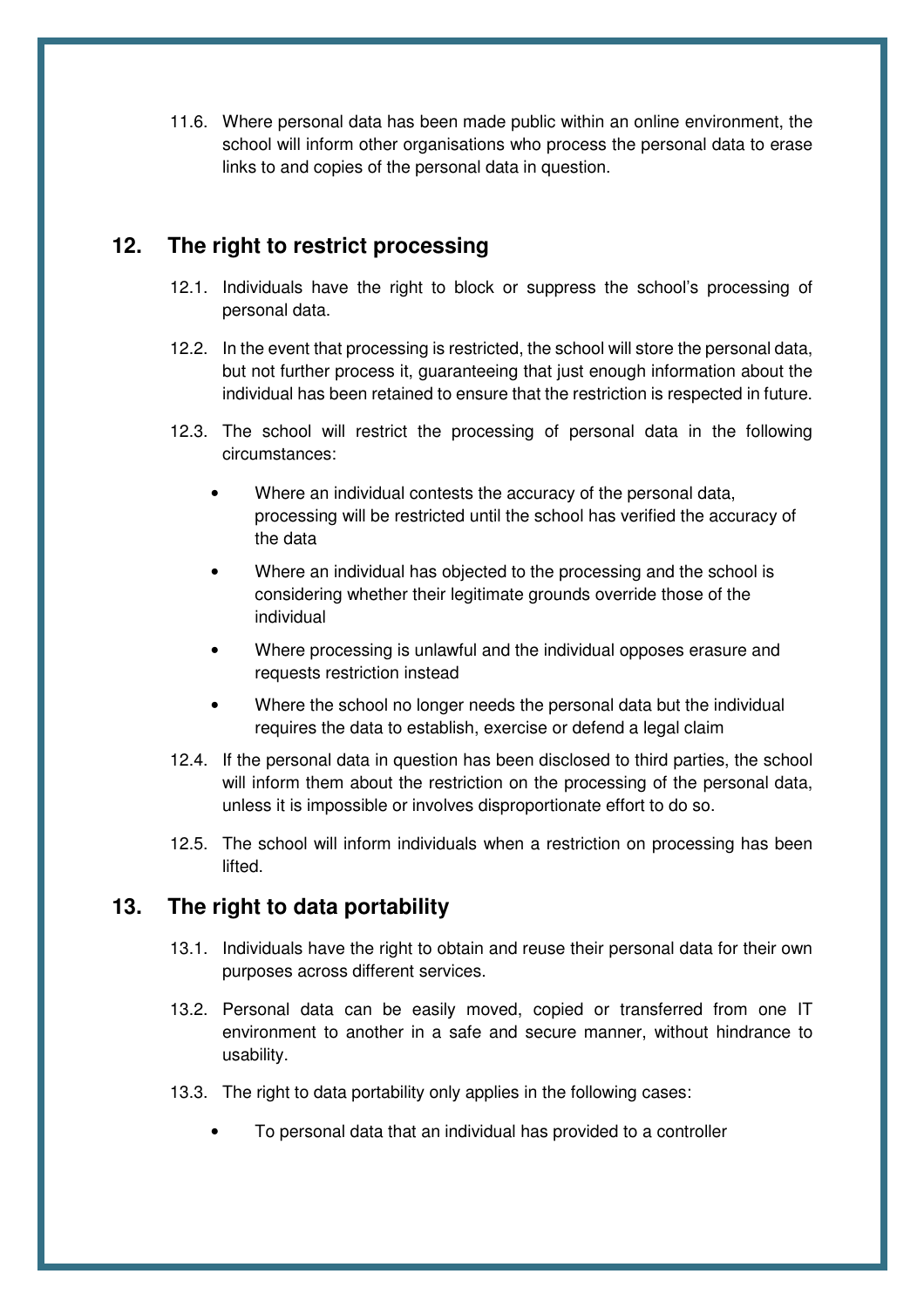- Where the processing is based on the individual's consent or for the performance of a contract
- When processing is carried out by automated means
- 13.4. Personal data will be provided in a structured, commonly used and machinereadable form.
- 13.5. The school will provide the information free of charge.
- 13.6. Where feasible, data will be transmitted directly to another organisation at the request of the individual.
- 13.7. The school is not required to adopt or maintain processing systems which are technically compatible with other organisations.
- 13.8. In the event that the personal data concerns more than one individual, the school will consider whether providing the information would prejudice the rights of any other individual.
- 13.9. The school will respond to any requests for portability within one month.
- 13.10. Where the request is complex, or a number of requests have been received, the timeframe can be extended by two months, ensuring that the individual is informed of the extension and the reasoning behind it within one month of the receipt of the request.
- 13.11. Where no action is being taken in response to a request, the school will, without delay and at the latest within one month, explain to the individual the reason for this and will inform them of their right to complain to the supervisory authority and to a judicial remedy.

# **14. The right to object**

- 14.1. The school will inform individuals of their right to object at the first point of communication, and this information will be outlined in the privacy notice and explicitly brought to the attention of the data subject, ensuring that it is presented clearly and separately from any other information.
- 14.2. Individuals have the right to object to the following:
	- Processing based on legitimate interests or the performance of a task in the public interest
	- Direct marketing
	- Processing for purposes of scientific or historical research and statistics.
- 14.3. Where personal data is processed for the performance of a legal task or legitimate interests:
	- An individual's grounds for objecting must relate to his or her particular situation.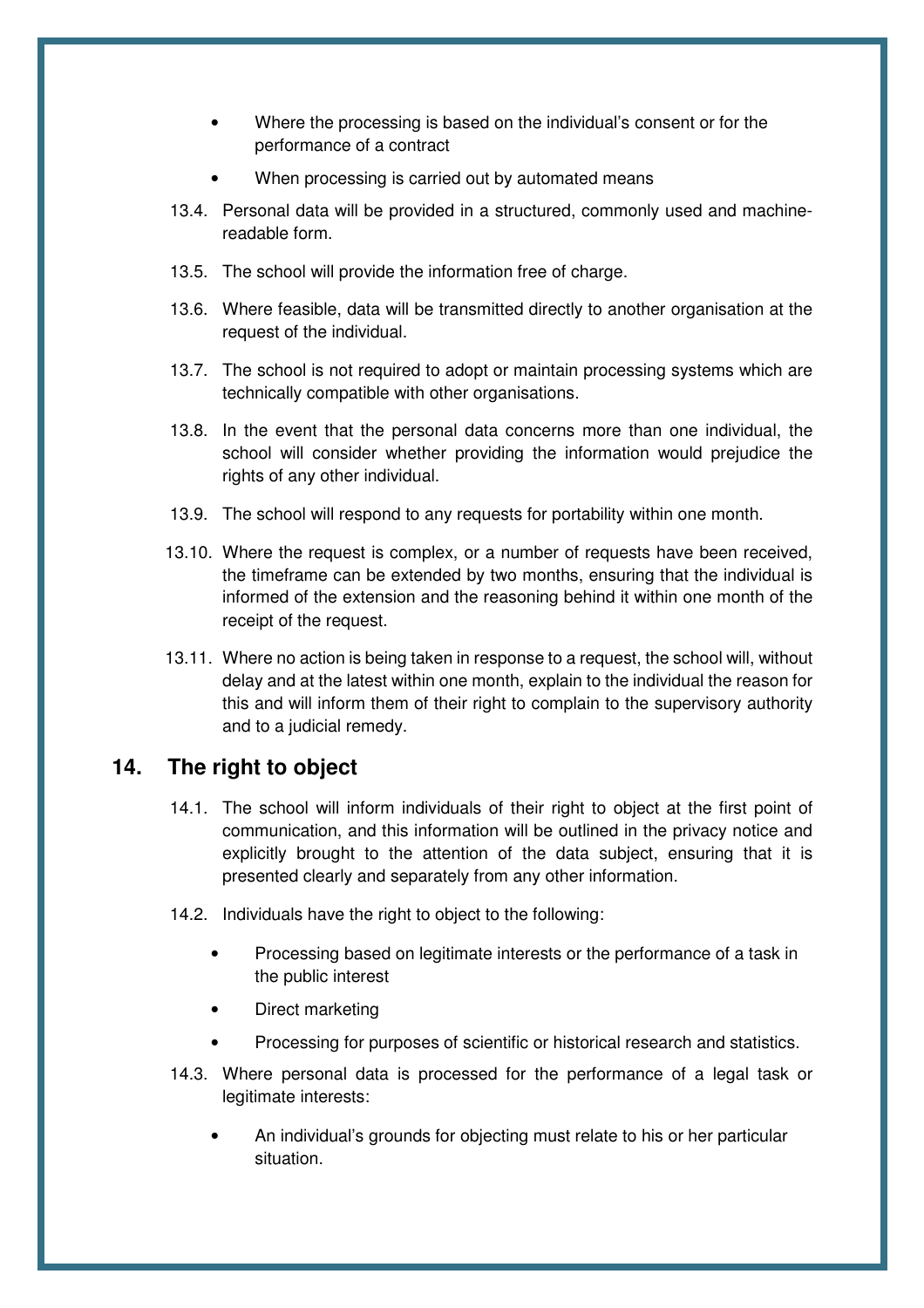- The school will stop processing the individual's personal data unless the processing is for the establishment, exercise or defence of legal claims, or, where the school can demonstrate compelling legitimate grounds for the processing, which override the interests, rights and freedoms of the individual.
- 14.4. Where personal data is processed for direct marketing purposes:
	- The school will stop processing personal data for direct marketing purposes as soon as an objection is received.
	- The school cannot refuse an individual's objection regarding data that is being processed for direct marketing purposes.
- 14.5. Where personal data is processed for research purposes:
	- The individual must have grounds relating to their particular situation in order to exercise their right to object.
	- Where the processing of personal data is necessary for the performance of a public interest task, the school is not required to comply with an objection to the processing of the data.
- 14.6. Where the processing activity is outlined above, but is carried out online, the school will offer a method for individuals to object online.

## **15. Automated decision making and profiling**

- 15.1. Individuals have the right not to be subject to a decision when:
	- It is based on automated processing, e.g. profiling.
	- It produces a legal effect or a similarly significant effect on the individual.
- 15.2. The school will take steps to ensure that individuals are able to obtain human intervention, express their point of view, and obtain an explanation of the decision and challenge it.
- 15.3. When automatically processing personal data for profiling purposes, the school will ensure that the appropriate safeguards are in place, including:
	- Ensuring processing is fair and transparent by providing meaningful information about the logic involved, as well as the significance and the predicted impact.
	- Using appropriate mathematical or statistical procedures.
	- Implementing appropriate technical and organisational measures to enable inaccuracies to be corrected and minimise the risk of errors.
	- Securing personal data in a way that is proportionate to the risk to the interests and rights of the individual and prevents discriminatory effects.
- 15.4. Automated decisions must not concern a child or be based on the processing of sensitive data, unless: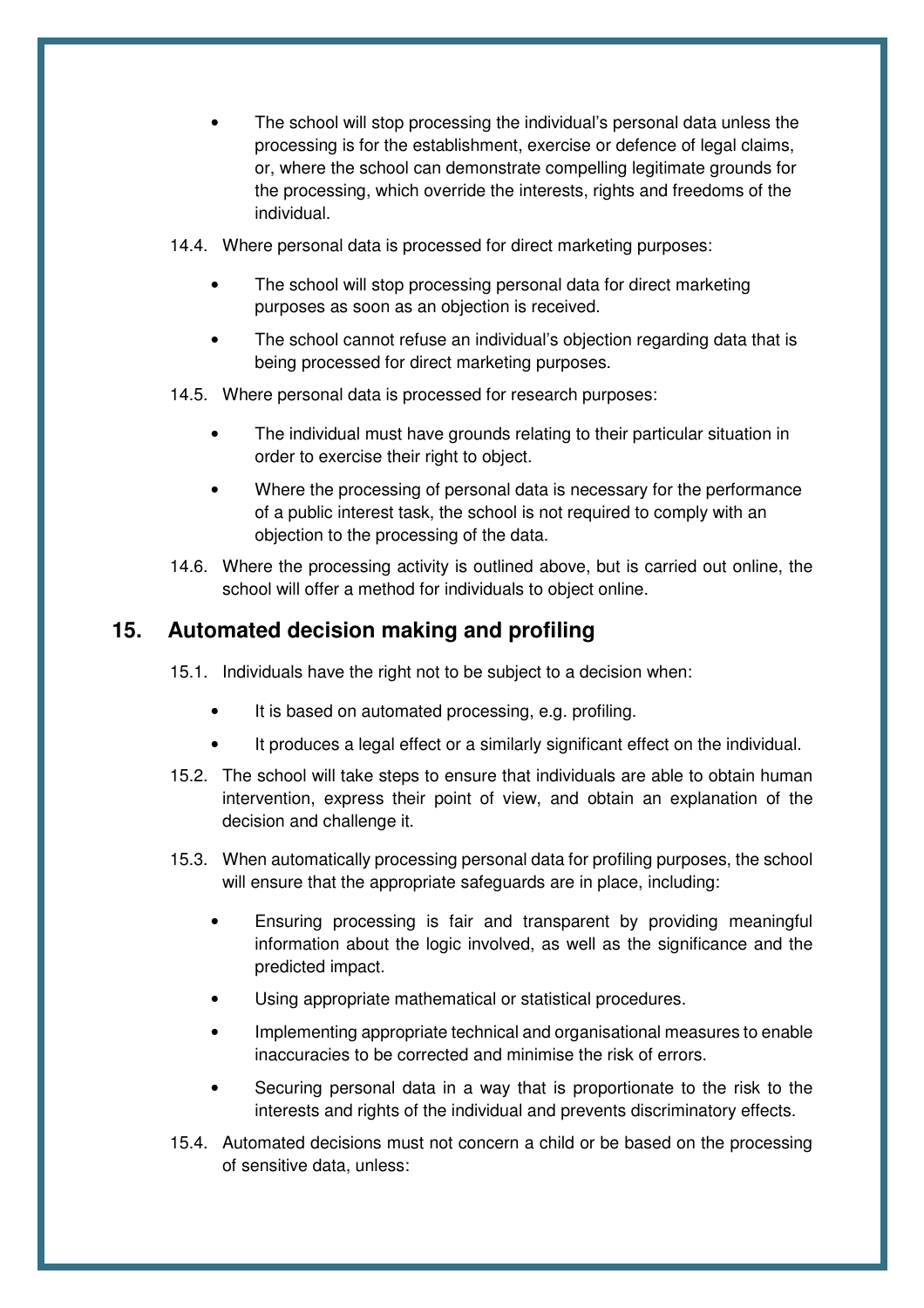- The school has the explicit consent of the individual.
- The processing is necessary for reasons of substantial public interest on the basis of Union/Member State law.

# **16. Privacy by design default and privacy impact assessments**

- 16.1. The school will act in accordance with the UK GDPR by adopting a privacy by design and default approach and implementing technical and organisational measures which demonstrate how the school has considered and integrated data protection into processing activities.
- 16.2. In line with the data protection by default approach, the school will ensure that only data that is necessary to achieve its specific purpose will be processed.

 The school will implement a data protection by design and default approach by using a number of methods, including, but not limited to:

- Considering data protection issues as part of the design and implementation of systems, services and practices.
- Making data protection an essential component of the core functionality of processing systems and services.
- Automatically protecting personal data in school ICT systems.
- Implementing basic technical measures within the school network and ICT systems to ensure data is kept secure.
- Promoting the identity of the DPO as a point of contact.
- Ensuring that documents are written in plain language so individuals can easily understand what is being done with personal data.
	- 16.3. Data protection impact assessments (DPIAs) will be used to identify the most effective method of complying with the school's data protection obligations and meeting individuals' expectations of privacy.
	- 16.4. DPIAs will allow the school to identify and resolve problems at an early stage, thus reducing associated costs and preventing damage from being caused to the school's reputation which might otherwise occur.
	- 16.5. A DPIA will be carried out when using new technologies or when the processing is likely to result in a high risk to the rights and freedoms of individuals.
	- 16.6. A DPIA will be used for more than one project, where necessary.
	- 16.7. High risk processing includes, but is not limited to, the following:
		- Systematic and extensive processing activities, such as profiling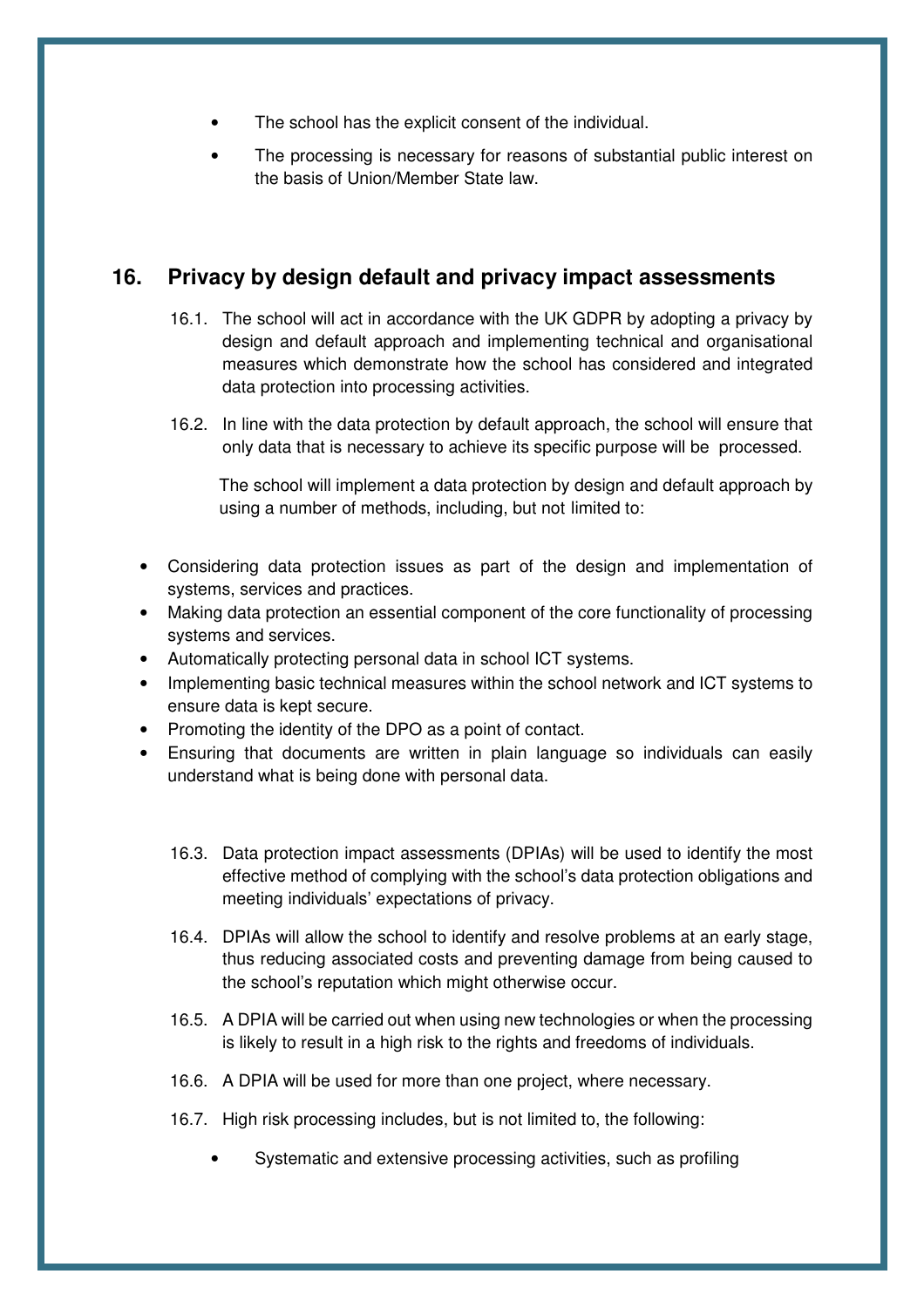- Large scale processing of special categories of data or personal data which is in relation to criminal convictions or offences
- The use of CCTV.
- 16.8. The school will ensure that all DPIAs include the following information:
	- A description of the processing operations and the purposes
	- An assessment of the necessity and proportionality of the processing in relation to the purpose
	- An outline of the risks to individuals
	- The measures implemented in order to address risk
- 16.9. Where a DPIA indicates high risk data processing, the school will consult the ICO to seek its opinion as to whether the processing operation complies with the GDPR.

## **17. Data breaches**

- 17.1. The term 'personal data breach' refers to a breach of security which has led to the destruction, loss, alteration, unauthorised disclosure of, or access to, personal data.
- 17.2. The headteacher will ensure that all staff members are made aware of, and understand, what constitutes a data breach as part of their CPD training.
- 17.3. Where a breach is likely to result in a risk to the rights and freedoms of individuals, the relevant supervisory authority will be informed.
- 17.4. All notifiable breaches will be reported to the relevant supervisory authority within 72 hours of the school becoming aware of it.
- 17.5. The risk of the breach having a detrimental effect on the individual, and the need to notify the relevant supervisory authority, will be assessed on a caseby-case basis.
- 17.6. In the event that a breach is likely to result in a high risk to the rights and freedoms of an individual, the school will notify those concerned directly.
- 17.7. A 'high risk' breach means that the threshold for notifying the individual is higher than that for notifying the relevant supervisory authority.
- 17.8. In the event that a breach is sufficiently serious, the public will be notified without undue delay.
- 17.9. Effective and robust breach detection, investigation and internal reporting procedures are in place at the school, which facilitate decision-making in relation to whether the relevant supervisory authority or the public need to be notified.
- 17.10. Within a breach notification, the following information will be outlined: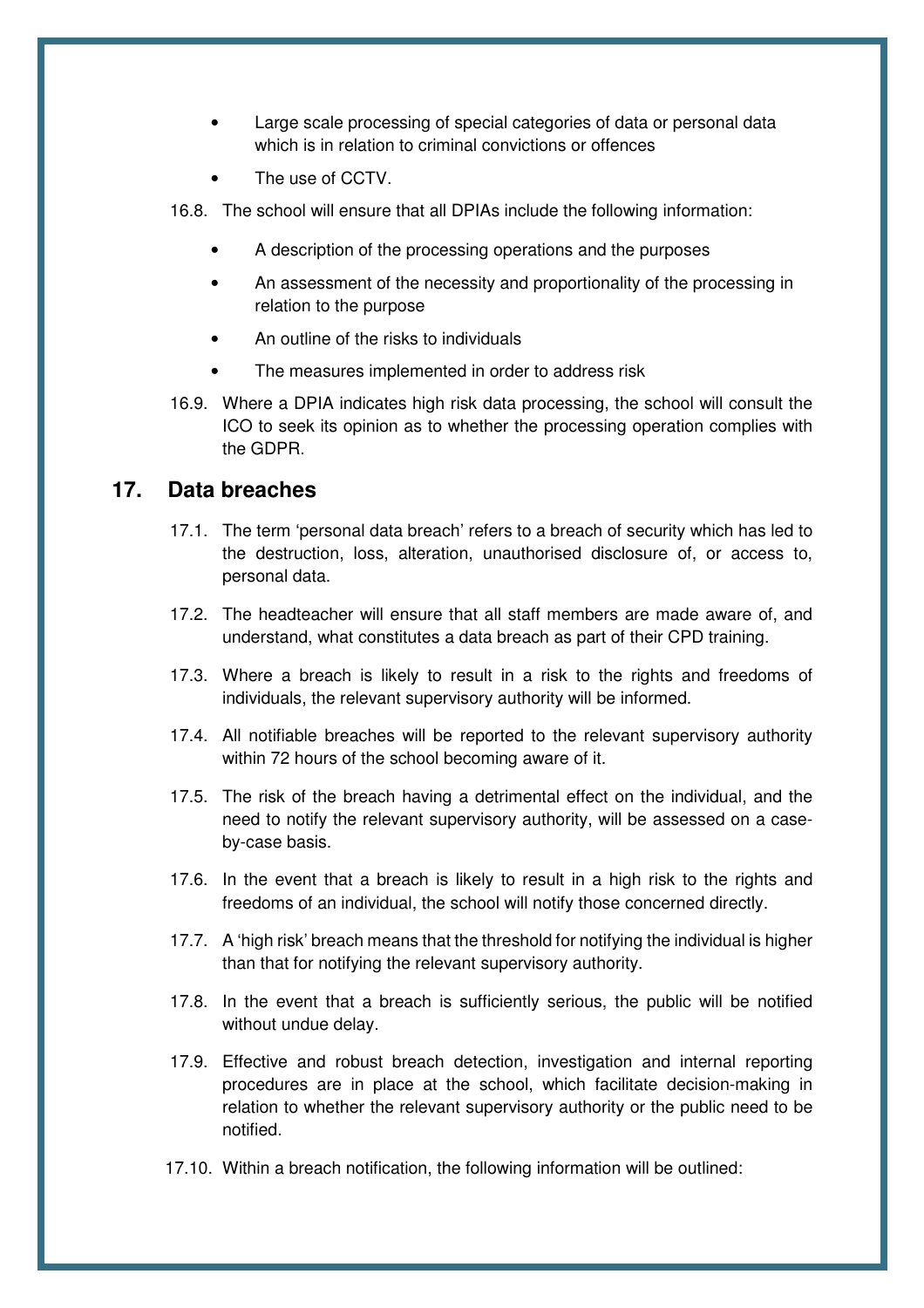- The nature of the personal data breach, including the categories and approximate number of individuals and records concerned
- The name and contact details of the DPO
- An explanation of the likely consequences of the personal data breach
- A description of the proposed measures to be taken to deal with the personal data breach
- Where appropriate, a description of the measures taken to mitigate any possible adverse effects
- 17.11. Failure to report a breach when required to do so may result in a fine, as well as a fine for the breach itself.

## **18. Data security**

Confidential paper records will be kept in a locked filing cabinet, drawer or safe, with restricted access, and will not be left unattended or in clear view anywhere with general access. Digital data is coded, encrypted or password-protected, both on a local hard drive and on a network drive that is regularly backed up off-site. Where digital data is saved on removable storage or a portable device, the device will be kept in a locked filing cabinet, drawer or safe when not in use. Memory sticks will not be used to hold personal information unless they are password-protected and fully encrypted. All electronic devices are password-protected to protect the information on the device in case of theft. Where possible, the school enables electronic devices to allow the remote blocking or deletion of data in case of theft.

Where possible, staff and governors will not use their personal laptops or computers for school purposes. All necessary members of staff are provided with their own secure login and password, and every computer regularly prompts users to change their password.

If staff and governors need to use their personal laptops for school purposes, particularly if they are working from home, they will bring their device into school before using it for work to ensure the appropriate software can be downloaded and information encrypted.

Emails containing sensitive or confidential information are password-protected if there are unsecure servers between the sender and the recipient. Circular emails to parents are sent blind carbon copy (bcc), so email addresses are not disclosed to other recipients. When sending confidential information staff will always check that the recipient is correct before sending.

Before sharing data, all staff members will ensure:

- They are allowed to share it.
- That adequate security is in place to protect it.
- Who will receive the data has been outlined in a privacy notice.

Where personal information that could be considered private or confidential is taken off the premises, either in electronic or paper format, staff will take extra care to follow the same procedures for security, e.g. keeping devices under lock and key. The person taking the information from the school premises accepts full responsibility for the security of the data.

Under no circumstances are visitors allowed access to confidential or personal information. Visitors to areas of the school containing sensitive information are supervised at all times.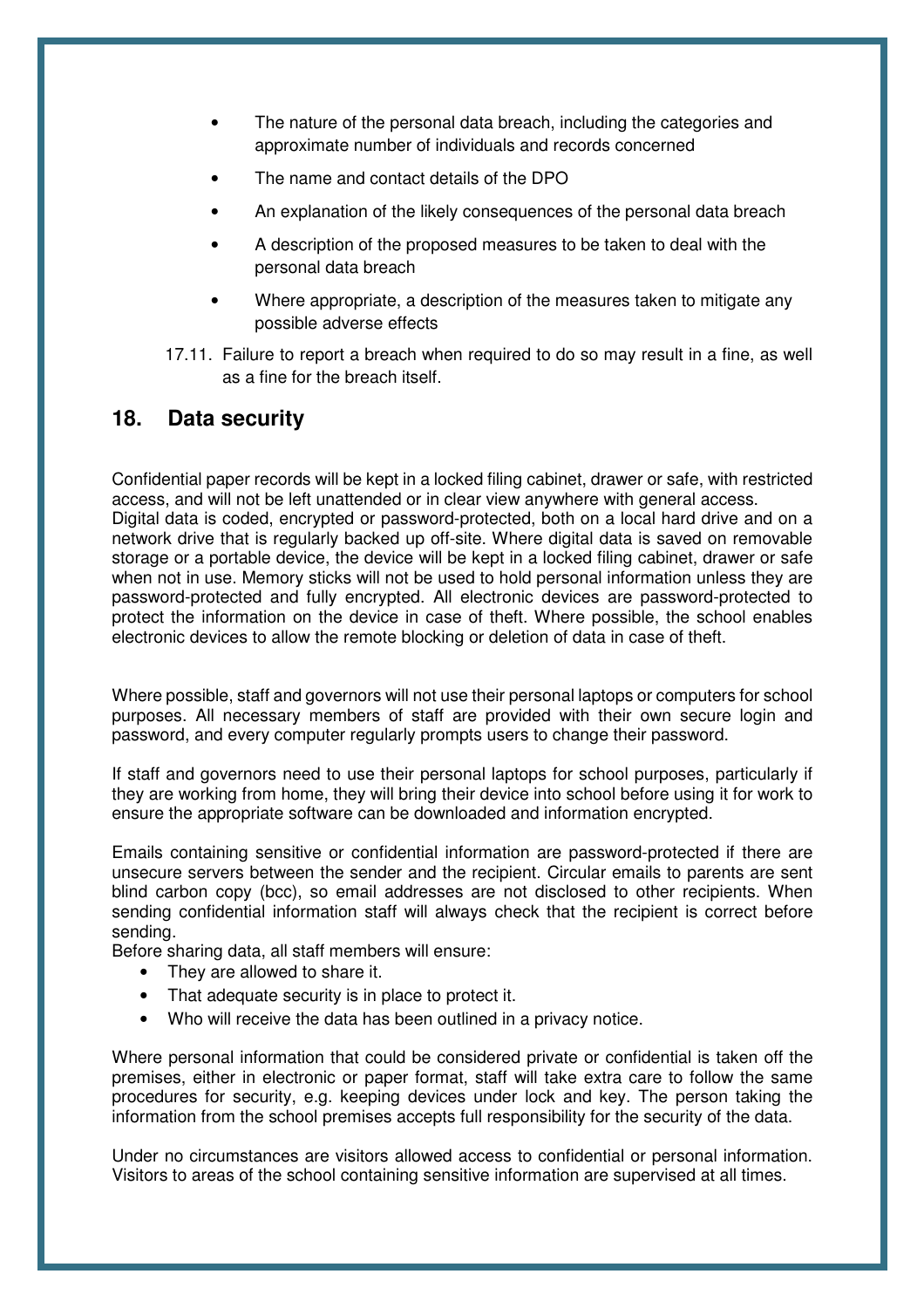The physical security of the school's buildings and storage systems, and access to them, is reviewed on a termly basis. If an increased risk in vandalism, burglary or theft is identified, extra measures to secure data storage will be put in place.

The school will regularly test, assess and evaluate the effectiveness of any and all measures in place for data security.

The school takes its duties under the UK GDPR seriously and any unauthorised disclosure may result in disciplinary action. The SBM is responsible for continuity and recovery measures are in place to ensure the security of protected data.

When disposing of data, paper documents will be shredded and digital storage devices will be physically destroyed when they are no longer required. ICT assets will be disposed of in accordance with the ICO's guidance on the disposal of ICT assets.

The school holds the right to take the necessary disciplinary action against a staff member if they believe them to be in breach of the above security measures.

## **19. Publication of information**

- 19.1. The Quinta Primary school publishes a publication scheme on its website outlining classes of information that will be made routinely available, including:
	- Policies and procedures
	- Minutes of meetings
	- Annual reports
	- Financial information
- 19.2. Classes of information specified in the publication scheme are made available quickly and easily on request.
- 19.3. The Quinta Primary school will not publish any personal information, including photos, on its website without the permission of the affected individual.
- 19.4. When uploading information to the school website, staff are considerate of any metadata or deletions which could be accessed in documents and images on the site.

# **20. CCTV and photography**

- 20.1. The school understands that recording images of identifiable individuals constitutes as processing personal information, so it is done in line with data protection principles.
- 20.2. The school notifies all pupils, staff and visitors of the purpose for collecting CCTV images via notice boards, letters and email.
- 20.3. Cameras are only placed where they do not intrude on anyone's privacy and are necessary to fulfil their purpose.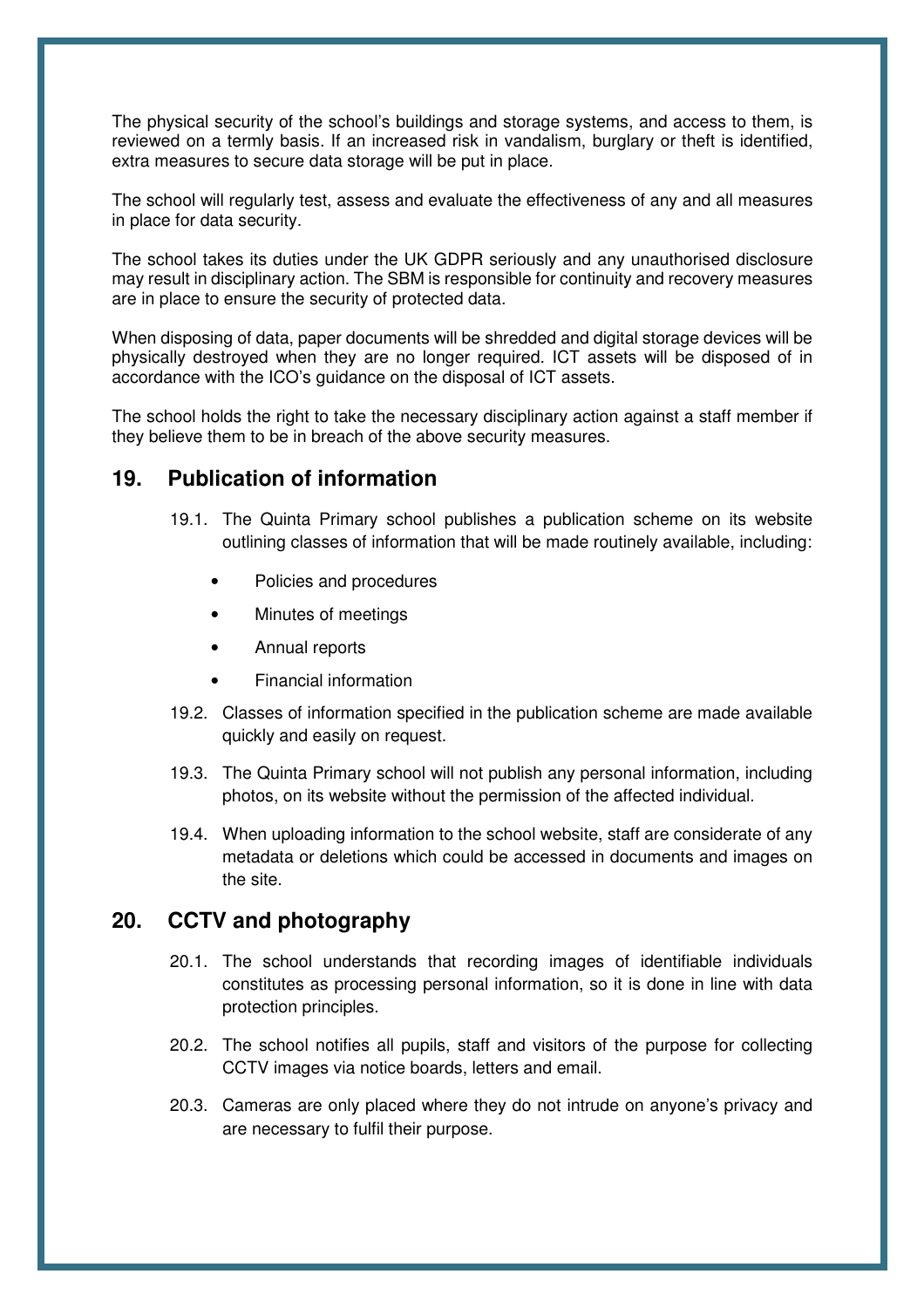- 20.4. All CCTV footage will be kept for six months for security purposes; the SBM is responsible for keeping the records secure and allowing access.
- 20.5. The school will always indicate its intentions for taking photographs of pupils and will retrieve permission before publishing them.
- 20.6. If the school wishes to use images/video footage of pupils in a publication, such as the school website, prospectus, or recordings of school plays, written permission will be sought for the particular usage from the parent of the pupil.
- 20.7. Precautions, as outlined in the Photography and Videos at School Policy, are taken when publishing photographs of pupils, in print, video or on the school website. Images captured by individuals for recreational/personal purposes, and videos made by parents for family use, are exempt from the GDPR.

Before the school is able to obtain the data of pupils or staff, it is required to give notification and obtain consent for this Special Category Data due to additional requirements for processing such data under the Protection of Freedoms Act 2012.

The school will always indicate its intentions for taking photographs of pupils and will retrieve permission before publishing them. If the school wishes to use images or video footage of pupils in a publication, such as the school website, prospectus, or recordings of school plays, written permission will be sought for the particular usage from the parent of the pupil.

Precautions, as outlined in the Photography & Videos Policy, are taken when publishing photographs of pupils, in print, video or on the school website.

Images captured by individuals for recreational or personal purposes, and videos made by parents for family use, are exempt from the UK GDPR.

Parents and others attending school events are able to take photographs and videos of those events as long as they are for domestic purposes only. Photographs or videos being used for any other purpose are prohibited to be taken by parents or visitors to the school.

The school asks that parents and others do not post any images or videos which include any child other than their own child(ren) on any social media or otherwise publish those images or videos.

### **21. Data retention**

- 21.1. Data will not be kept for longer than is necessary.
- 21.2. Unrequired data will be deleted as soon as practicable.